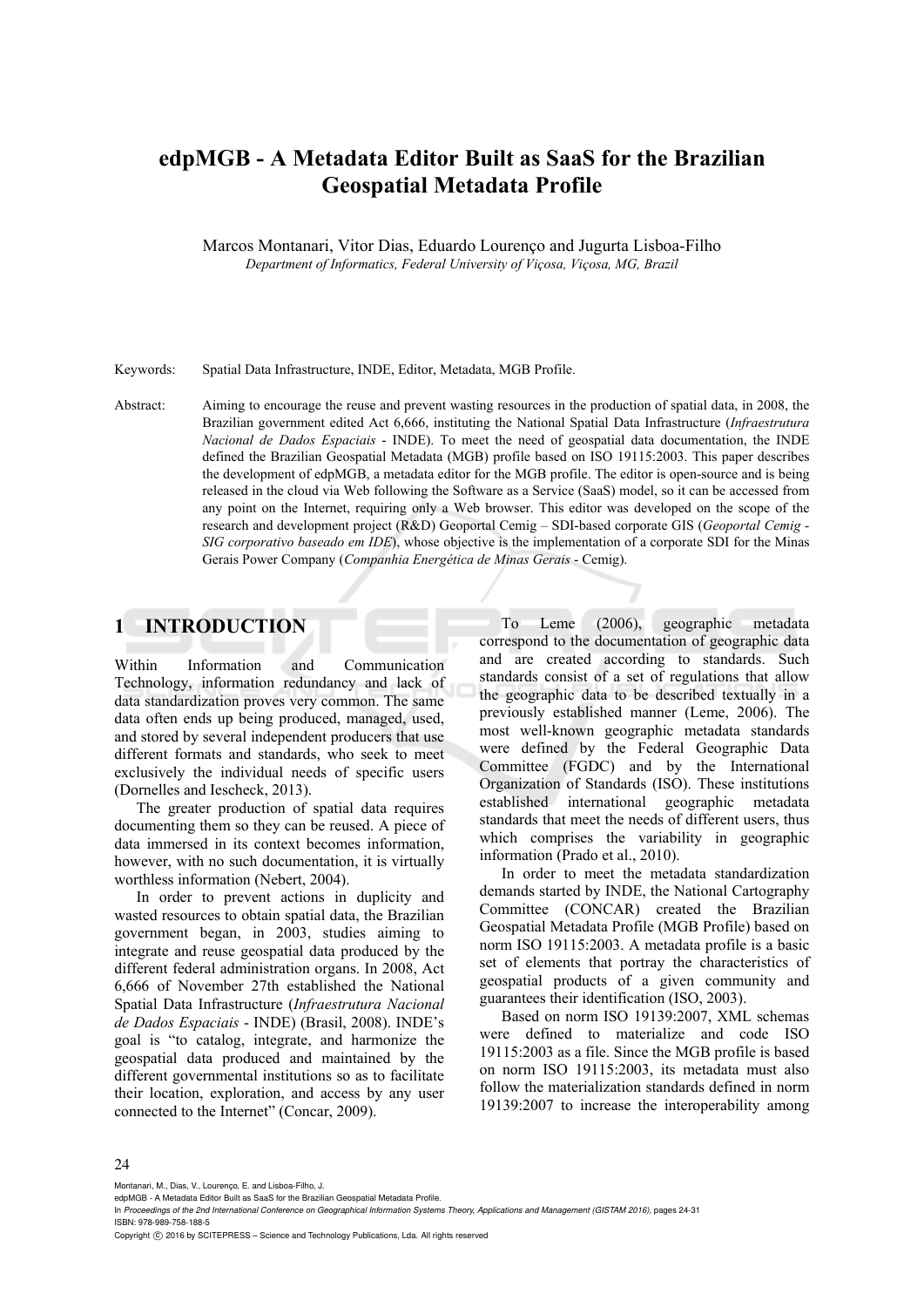the systems that use the profile as their base (Pascoal et al., 2013).

The present paper aims to describe the development of edpMGB, a metadata editor for the MGB profile. edpMGB is open-source software and is available on the cloud via the web following the model Software as a Service (SaaS). Thus, it can be accessed from anywhere and requires only a web browser (Weiss, 2007). Some features of this metadata editor are also available through web services, which allow other systems to use some of this tool's features.

This editor was developed in the context of the research and development (R&D) project "*GeoPortal Cemig – SIG corporativo baseado em IDE*" (Cemig GeoPortal – SDI-based corporate GIS) being developed to help implement a corporate SDI for Minas Gerais Power Company - Cemig (*Compania Energética de Minas Gerais*).

The main reason for developing edpMGB was the need for a specific tool for this metadata standard focusing on the Brazilian technical audience that works with spatial information. Other editors are available in the market, such as CatMDEdit (Catmdedit, 2015) and GeoNetwork (GeoNetwork, 2012). Although these are metadata editors, they are not specific for documenting metadata in the MGB profile. GeoNetwork, in particular, can be used alongside the editor described in the present study.

# **IENCE AND TECHNO 2 THEORETICAL FRAMEWORK**

### **2.1 Cloud Computing**

According to Armbrust et al. (2010), cloud computing refers to applications provided as online services as well as the hardware and software systems that provide such services. These systems favor the user's access to different applications using the internet, regardless of the platform used or where the user is. Therefore, all data processing and storage occurs at some online datacenter, as virtual servers.

Cloud computing takes place through different types of services. The main one, which will be approached in this study, is the concept of Software as a Service (SaaS) (Yang et al., 2011). This type of service has several resources that the end user can access via web browsers (Armbrust et al., 2010). The metadata editor presented in this study is an example of SaaS.

#### **2.2 Web Services**

According to the W3C (2004), a web service is a software system designed to support the interoperability among machines on a network. A web service is accessed through platformindependent protocols and data formats such as the Hypertext Transfer Protocol (HTTP), eXtensible Markup Language (XML), and Simple Object Access Protocol (SOAP). A web service's interface is accessible through standardized XML messages, i.e., in text format (Lopez-Pellicer, 2012).

The editor hereby presented makes available web services that can be accessed via SOAP by any application regardless of the technology used, with no need to access the system's interface. The services can be used by developers that want to use them in their applications.

### **2.3 Brazilian Geospatial Metadata Profile (MGB Profile)**

According to Pascoal et al., (2013), the purpose of the MGB profile is to establish a national standard to structure geospatial metadata. It was created with the collaboration of representatives of Brazilian geospatial-data-producing organs. The profile was entirely based on the international norm ISO 19115 (ISO, 2003). However, this profile does not define how these metadata are structured in electronic files, which is managed by norm ISO 19139:2007. Based on Pascoal et al., (2013), norm ISO 19139 aims to materialize the concepts of ISO 19115:2003 into a file by coding these metadata in XML schemas. Before the MGB profile was created, the profiles previously established in several other countries were analyzed, all of which based on norm ISO 19115, such as the following profiles:

- MIG *Metadados de Informação Geográfica*  (Portugal);
- NEM *Núcleo Español de Metadados* (Spain);
- NAP North American Profile (USA/Canada);
- LAMP Latin American Metadata Profile (proposed for Latin America).

The MGB profile has a simplified version called summarized profile, which represents the minimum elements the geospatial metadata must have. The summarized profile has 23 elements, illustrated in Table 1. The idea is to make the adoption of the full MGB profile, comprising 82 elements, optional while all data in Brazil must be documented with at least this summarized core (Concar, 2009).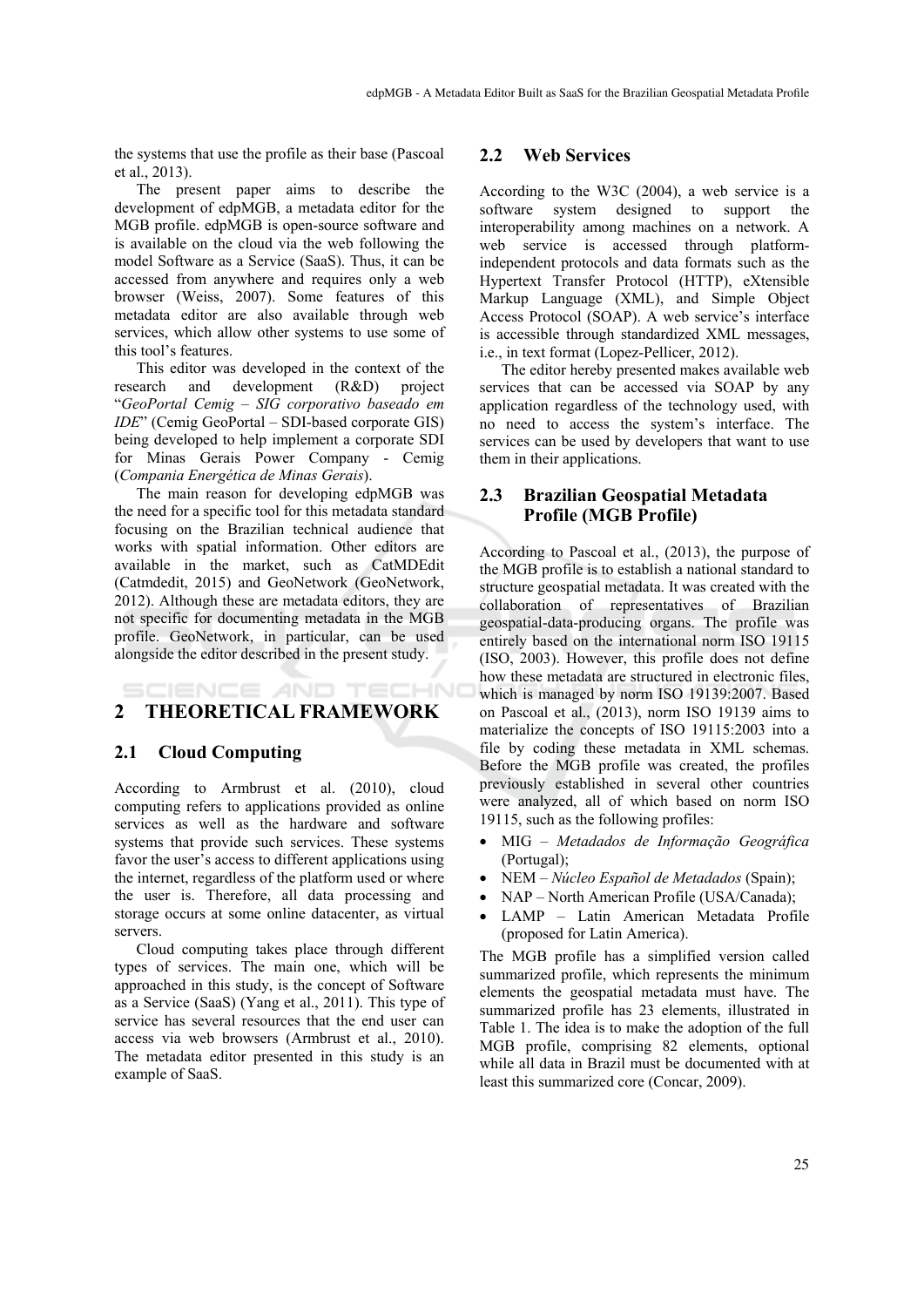When the MGB profile was being built, the ISO 19115 standard was analyzed in order to identify the section, entities, and elements that describe the characteristics of the geospatial data produced in Brazil. Thus, the profile defines a subset of elements available in ISO 19115, changes the cardinality of some elements, and defines some code lists (Pascoal et al., 2013).

The elements in the MGB profile are organized into the following sections (Concar, 2009):

- Section 1 (Identification) provides basic information on the geospatial dataset such as title, date, person or institution responsible, and summary of the data;
- Section 2 (Identification of the geographic dataset – GDS) - refers to the information required to identify and evaluate a GDS. This section characterizes the type of spatial representation, scale, language, extension, etc.;
- Section 3 (Restriction information) publicizes information regarding access and use restrictions and is made up of two entities, one regarding legal restrictions and the other, security restrictions;
- Section 4 (Quality) allows the quality of a dataset to be evaluated by informing the hierarchical level, linage, and report on the data;
- Section 5 (Maintenance information) informs the maintenance and update frequency;
- Section 6 (Spatial representation information) describes the mechanisms used to represent the spatial information (matrix or vector);
- Section 7 (Reference system) information on the reference system, including the coordinates system and the geodesic referential of the spatial dataset;
- Section 8 (Content information) describes the catalog of features and the content of the matrix data;
- Section 9 (Distribution) reports information related to the distributor and to the alternatives to obtain geographic data;
- Section 10 (Metadata) section responsible for information on its own metadata. It includes the person or institution responsible, creation date, norm used, etc.

### **2.4 Norm ISO 19139:2007**

Norm ISO 19139:2007 defines a set of XML schemas for metadata defined in ISO 19115:2003. It aims to define a file format for geospatial metadata that follows ISO 19115:2003. These schemas enable structuring and validating the metadata's XML files in accordance with the norm (ISO, 2007). The XML format allows the metadata instances to go around the internet, including geospatial web services, as predicted in the specification of the Web Services Catalog (Nebert et al., 2007).

Maintained since 1998 by the W3C, XML is a flexible and simple mark-up language. Its main characteristics are being a text-based language, separating content from formatting, being simple and easily interpreted, and allowing the creation of

| Entity/Element                        | Condition   | Entity/Element                     | Condition   |
|---------------------------------------|-------------|------------------------------------|-------------|
| Title<br>1.                           | mandatory   | 13. Reference system               | mandatory   |
| Date<br>2.                            | mandatory   | 14. Linage                         | optional    |
| 3.<br>Responsible                     | mandatory   | Online access<br>15.               | optional    |
| Geographic extension<br>4.            | conditional | Metadata identifier<br>16.         | optional    |
| 5.<br>Language                        | mandatory   | Standard metadata name<br>17.      | optional    |
| Character encoding<br>6.              | conditional | Metadata norm version<br>18.       | optional    |
| 7.<br>Thematic category               | mandatory   | Metadata language<br>19.           | conditional |
| 8.<br>Spatial resolution              | optional    | Metadata character encoding<br>20. | conditional |
| 9.<br>Summary                         | mandatory   | 21. Responsible for the metadata   | mandatory   |
| Distribution format<br>10.            | mandatory   | 22. Metadata date                  | mandatory   |
| 11. Time and altimetry extension      | optional    | 23. Status                         | mandatory   |
| Type of spatial representation<br>12. | optional    |                                    |             |

Table 1: Entities and elements of the metadata core of the summarized MGB profile.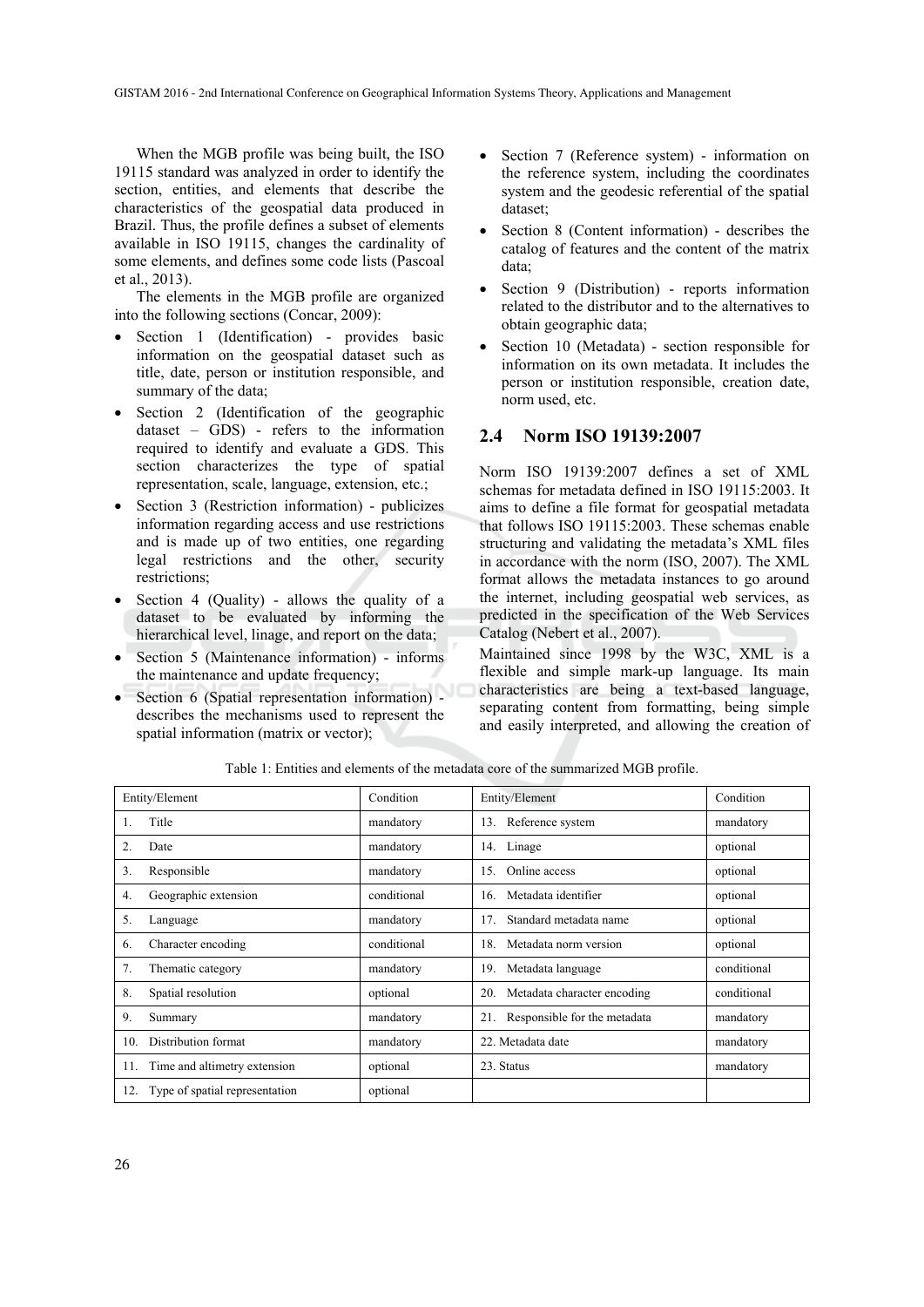limitless tags, which facilitates online data exchange (Goldberg, 2009). An XML document can be considered well formatted if it matches what it prescribed in the norms (Bray et al., 2006). This document can be valid as long as it follows some norms described in its grammar. The XML Schema Definition (XSD) is an XML grammar format (Fallside and Walmsley, 2004). ISO 19139 is described as XML schemas built under the specification by Thompson et al.  $(2004)$ .

# **3 RELATED WORKS**

Filling out metadata is hard work, as is any other product cataloging.

The use of software to generate geographic metadata files in several formats that meet different norms has been proposed to improve geographic data documentation. Among these tools, the freeware ones such as CatMDEdit and GeoNetwork stand out, both featuring forms to fill out the metadata according to a pre-defined profile and enabling the automatic extraction of some characteristics from the dataset.

### **3.1 CatMDEdit**

CatMDEdit (Catmdedit, 2015) is a tool to edit and visualize metadata in several standards that facilitates resource documentation, particularly geographic information. It is developed by the *Instituto Geográfico Nacional de España* (IGN) along with the Advanced Information Systems Group (IAAA) from the University of Zaragoza, with technical support from the GeoSpatiumLab (GSL). The tool was implemented in Java and has important features for metadata documentation, among which: The system is multiplatform (running on Linux and Windows); multilingual (Spanish, English, French, German, Polish, Portuguese, and Czech); open source, supporting the automated metadata file extraction and generation (Shapefile, DGN, ECW, FICC, GeoTIFF, GIF/GFW, JPG/JGW, PNG/PGW); and it converts and personalizes metadata standards to generate new metadata standards and profiles in order to serve all types of geographic data.

### **3.2 GeoNetwork**

GeoNetwork (GeoNetwork, 2012) is a standardized decentralized environment based on a catalog system to facilitate geospatial data access, recovery,

update, and management. It provides a complete environment with metadata editor and catalog with search functions. It also carries an online interactive map viewer using web map service. It is currently used in countless SDI initiatives worldwide. Some of its main features include: (1) native support to the metadata standards ISO 19115, ISO 19139, FGDC, and Dublin Core, besides being able do configure a new metadata standard profile; (2) metadata synchronization among distributed catalogs; (3) user management and customized access control; (4) cataloging and access to several types of data and documents (upload/download); (5) interface with multilingual support; and (6) metadata importing in the ISO 19115 standard into a metadata profile configured in GeoNetwork. This system is free and open-source, which facilitates its evolution and customization by SDI developers.

What differentiates edpMGB from the editors mentioned in this section is that the former is a SaaS system that does not need to be installed on the user's machine, besides having a simplified interface that helps users document metadata. Moreover, it is the only editor specific for the MGB profile and its interface has the local advantage of being in Portuguese.

#### **4 edpMGB - MGB PROFILE METADATA EDITOR**  IONS

Metadata documentation in the MGB profile is an important task for them to be shared and reused. Up until now, no other editor specific for the MGC profile has been created, hence, each metadata set is specified according to the preferences of their authors (Pascoal et al., 2013).

edpMGB is a web application developed with the Google Web toolkit (GWT), a framework developed by Google for web-applications. The GWT used the java programming language to develop applications and the tool itself converts the JavaScript code so that the application can be interpreted by any web browser regardless of the platform the user is running.

Through edpMGB, the user can create, edit, and save metadata as a .xml file following international standards so it can be used in several geospatial tools. Before the XML file is generated, it must be validated according to the MGB profile rules.

One of the components of *GeoPortal Cemig* is the geospatial metadata catalog. Therefore, the metadata are documented through edpMGB, thus integrating SDI-Cemig to the INDE.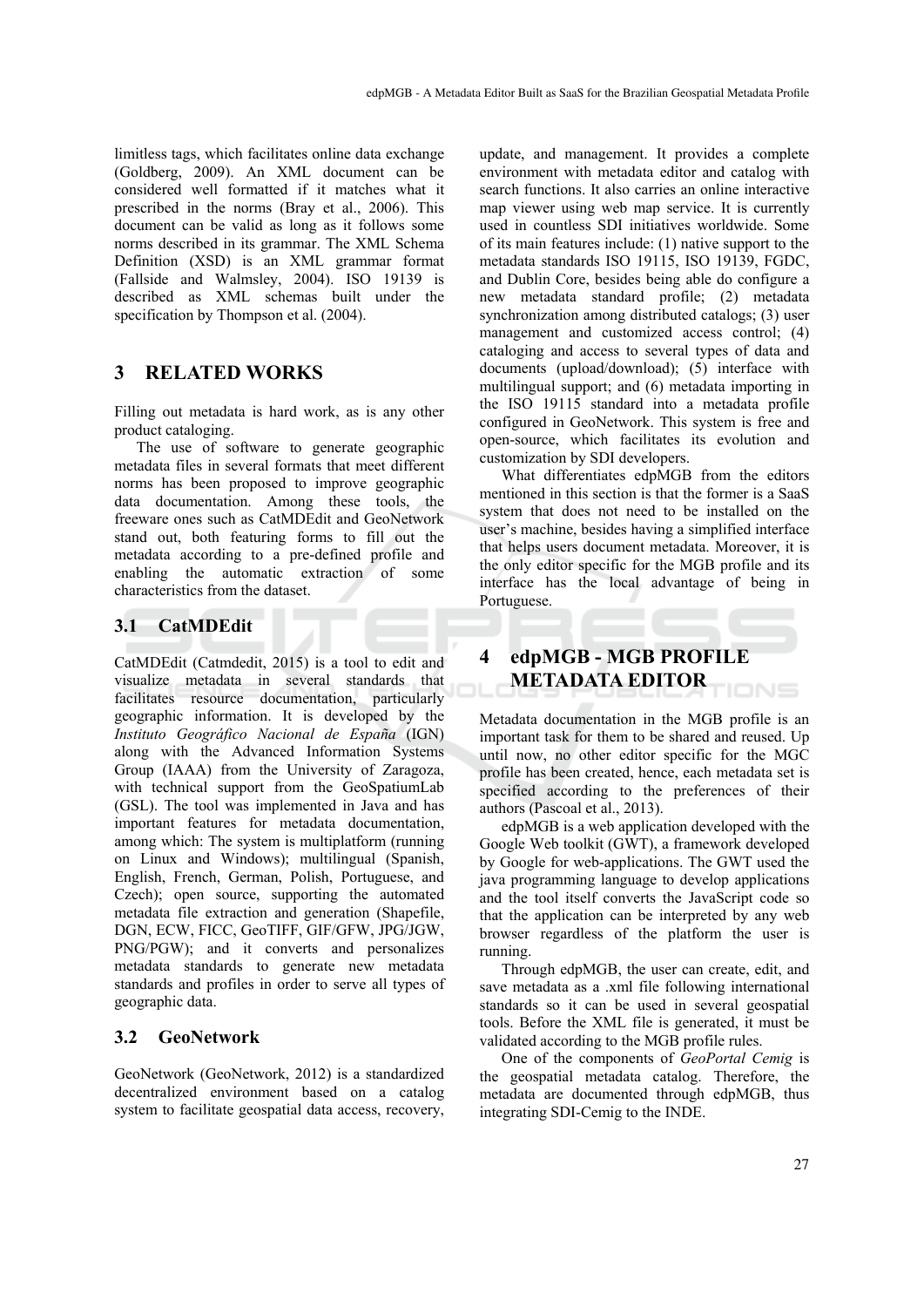Figure 1 illustrates edpMGB's home screen. The left-hand side has the navigation tree separated into sections and profile elements. The center-right area features the screen with the MGB profile fields divided into ten panels that represent the sections, which may be accessed using the green arrows to the right or to the left.

Figure 2 (a) shows the rules of enforcement, occurrence, and type of value of an element. The icon shown in Figure 2 (b) shows an element's detailed information.

The bottom part of the home screen features the editor buttons panel. The button "*Abrir*" (Open) displays the dialog box where the user can load an XML file to be edited. Each element of the profile will be loaded in its respective text box.

The button "*Limpar*" (Clear) clears the open

element's text box, while "Limpar Tudo" (Clear All) clears all text boxes of the metadata being edited.

The button "*Validar*" (Validate) performs one of the system's main features, which is to validate whether the metadata is in accordance with the XML schema of the MGB profile. When the button is clicked, the system verifies the data input and may display, for instance, a dialog box as shown in Figure 3 to inform that the metadata does not respect the MGB profile's rules. The dialog box displays an error log alerting the user and showing which fields are not in accordance with the rules. The user may keep editing the metadata or store it in his or her machine even if it is not validated for the MGB profile. When a non-validated metadata is generated, it is tagged informing it does not conform to the MGB profile.



Figure 1: edpMGB's home screen.

| <b>Escala</b><br><b>Equivalente:</b><br>[Obrl ISI ISt] |               |     |
|--------------------------------------------------------|---------------|-----|
| Obrigatoriedade: [Obr] - Obrigatório                   |               |     |
| Ocorrência:                                            | [S] - Simples |     |
| Tipo:                                                  | [St] - String | (b) |

Figure 2: Warning dialog about mandatory elements.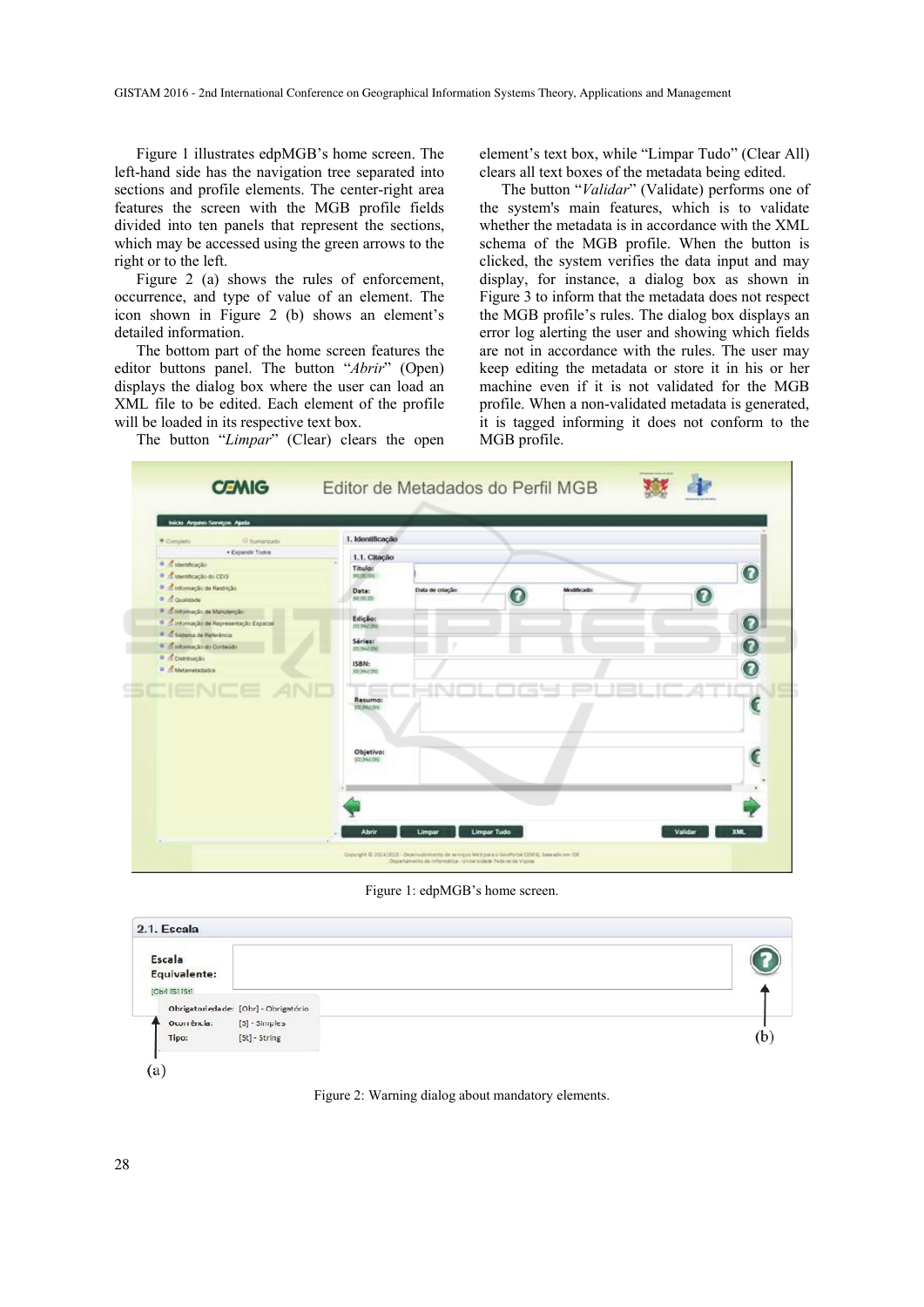

Figure 3: Result with errors found by the validation service.



Figure 4: XML file generation screen.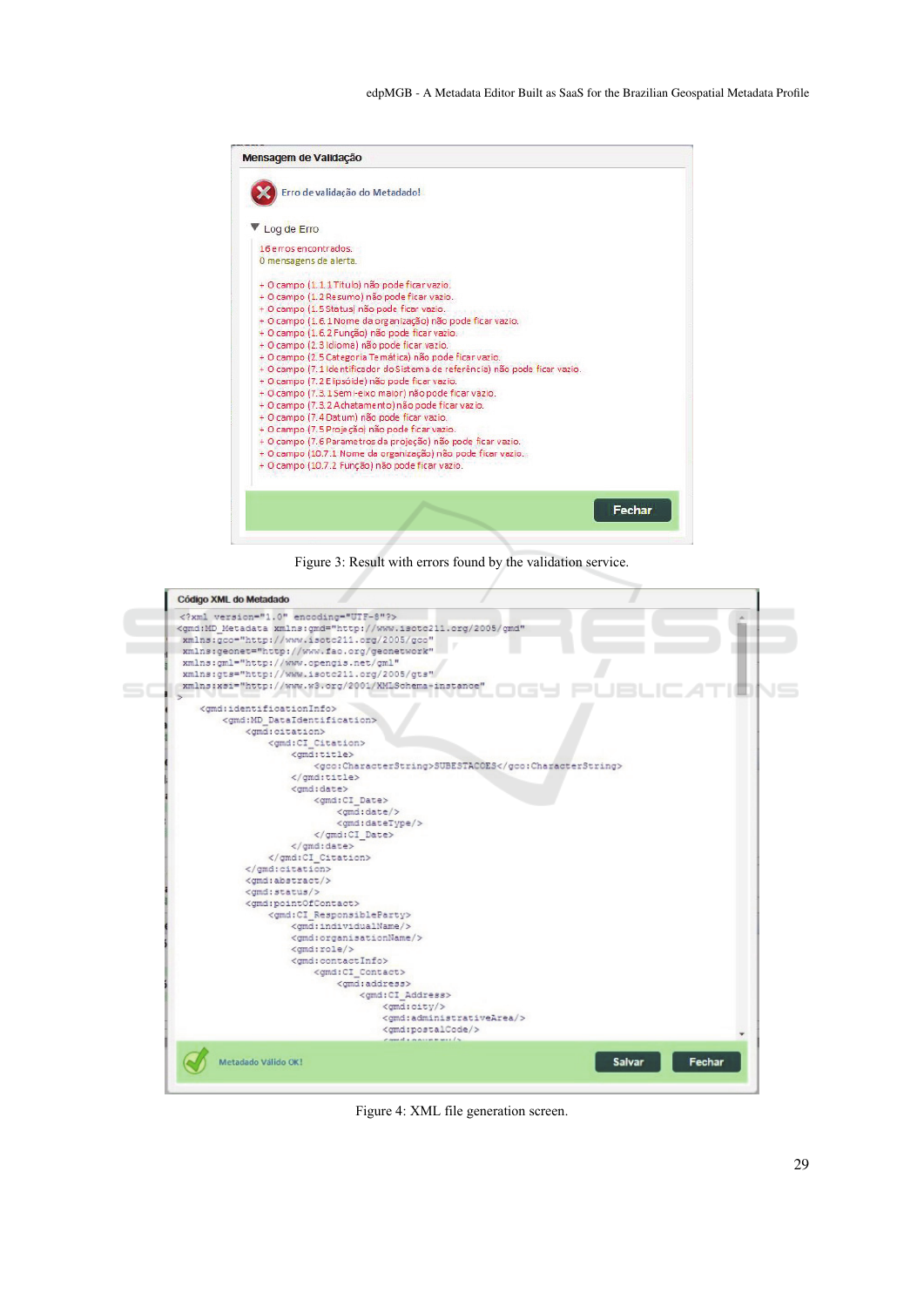A generateXMLScript() method receives as parameter the elements of the MGB profile, which are validated by the method validateMGB(), then the former outputs the XML script as a string.

The method validateMGB() validates the metadata according to the MGB profile, receiving its elements as parameter and outputting a list with the error messages found in the metadata or an empty list in case it respects the profile.

To Pascoal et al., (2013), most metadata provided by national data producers do not fully respect the profile's rules, which is a big issue since it compromises the interoperability among the systems that use the same profile. Nonetheless, the impossibility of saving a non-validated metadata may cause problems to users, perhaps due to the lack of information on the metadata elements. Hence, the user has the option of saving the metadata even if it does not conform to the MGB profile and, if needed, load it again in the tool for further editing. The "XML" button saves the metadata as a .xml file (Figure 4) that contains all information input in the fields. The .xml file is saved in the user's computer.

# **5 CONCLUSIONS**

The present paper presented the development of a geographic metadata editor that follows the concept of Software as a Service (SaaS) and is available to any user with internet access. edpMGB was developed specifically to create geospatial metadata in accordance with the *Perfil de Metadados Geoespaciais do Brasil* (MGB profile). Besides using software developed in his or her native tongue, the user has easy access to the system with no need to install it locally. edpMGB may also be used to change metadata sets created with other editors (e.g., Geonetwork).

The feature of validating whether the metadata is in accordance with the standard defined by the MGB profile helps produce higher quality, more complete and correct metadata. However, the user may save the documents still incomplete, in which case the metadata receives a tag of non-conformity with the MGB profile.

Since the XML validation and generation were also developed as web services, other developers will be able to remotely create applications (e.g., metadata catalog manager) that use the services implemented in the tool through SOAP, which broadens the tool's reach.

As proved by Pascoal et al. (2013), most metadata sets currently available in the INDE do not

conform to the MGB profile. Therefore, this metadata editor with its XML schema conformity validation service is an important contribution to INDE's evolution.

This editor was developed in the context of the research and development (R&D) project "*GeoPortal Cemig*" being developed to help implement a corporate SDI for Cemig - Minas Gerais Power Company. One of the components of *GeoPortal Cemig* is the geospatial metadata catalog, whose metadata are documented via edpMGB, which integrates SDI-Cemig to the INDE.

Finally, being free open-source software, edpMGB may also be adapted to other geospatial metadata standards and/or profiles.

As future works, other features that will be implemented include: the development of a web service to index terms used in the metadata's documentation so that they can be recovered semantically from a vocabulary specific to the power sector, structured through a hyperbolic tree; integration of the editor with automated extraction modules of the rectangle involving the geospatial data; treatment of strongly related metadata collections; etc.

# **ACKNOWLEDGEMENTS**

This project was partially funded by the Brazilian research promotion agencies Fapemig and CAPES, along with *Companhia Energética de Minas Gerais* - Cemig.

### **REFERENCES**

- Armbrust, M.; Fox, A.; Griffith, R.; Joseph, A. D.; Katz, R.; Konwinski, A.; Zaharia, M., 2010. A View of Cloud Computing. *Communications of the ACM*, 53(4), pp. 50-58.
- Brasil. Decreto Presidencial nº 6.666, de 27 de novembro de 2008. Available at: http://www.planalto.gov.br/ ccivil 03/ Ato2007-2010/2008/Decreto/D6666.htm. (in Portuguese)
- Bray, T.; Paoli, J.; Sperberg-McQueen, C. M.; Maler, E.; Yergeau, F., 2006. Extensible Markup Language (XML) 1.0. 4th ed. *World Wide Web Consortium (W3C)*.
- Catmdedit. CatMDEdit OpenSource Project. 2012. Available at: http://catmdedit.sourceforge.net/ index.html.
- Concar. *Perfil de Metadados Geoespaciais do Brasil.,* 2009. Comissão Nacional de Cartografia. Available at: http://www.concar.ibge.gov.br/arquivo/Perfil\_MGB\_F